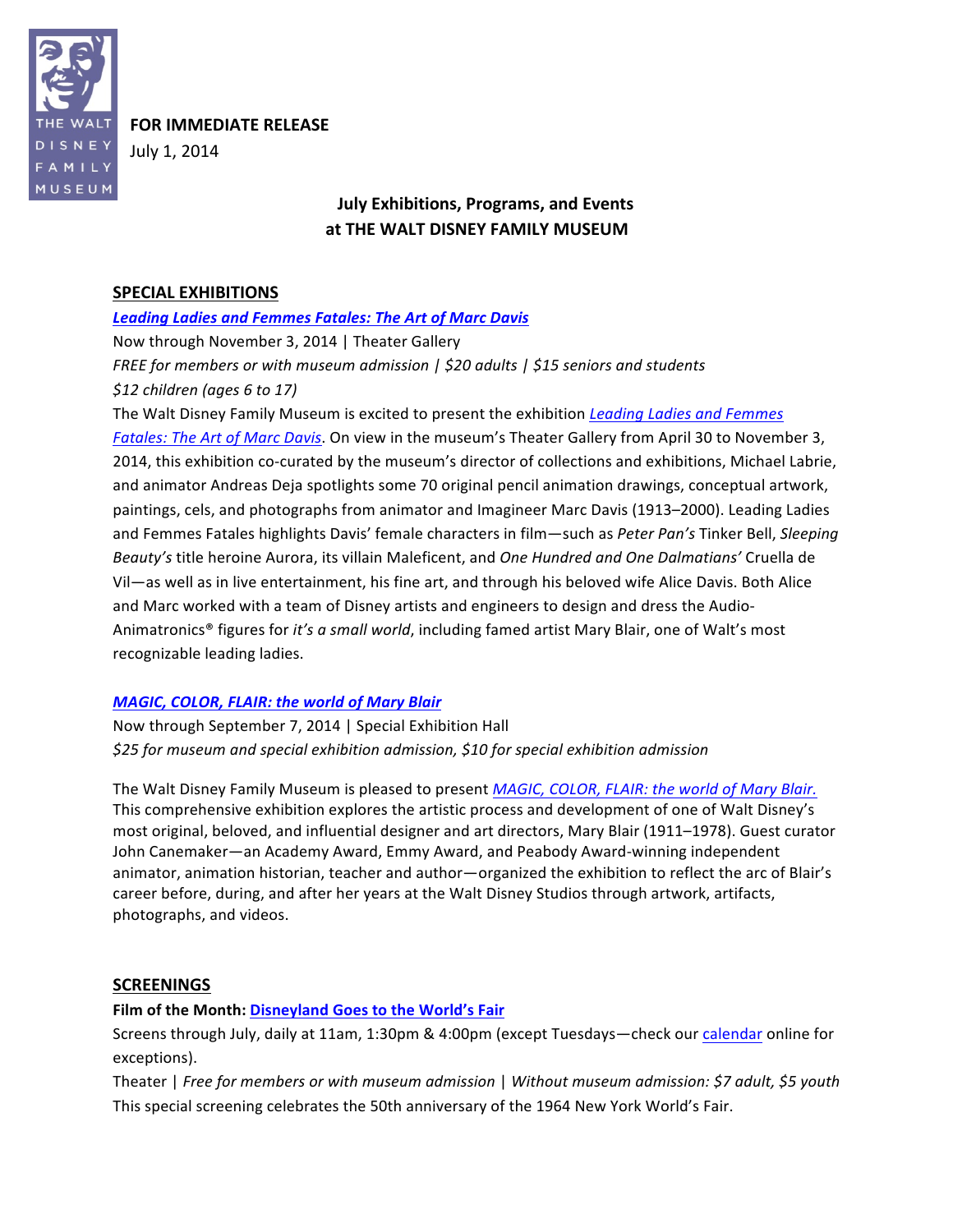#### **DISCUSSIONS**

#### **SPOTLIGHT TALKS | The Illinois Pavilion**

Friday-Sunday throughout July | 11am, 1 & 3pm | Location TBA

Free with museum admission

As we salute the 50th anniversary of the 1964 New York World's Fair, join us for a brief discussion about one of its most remarkable exhibits. Led by a museum educator, this talk focuses on how Walt and his Imagineers celebrated the legacy of President Lincoln in groundbreaking fashion in the Illinois Pavilion.

#### **TALK | Walt Disney: A Giant at the World's Fair**

Saturday, July 19 | 11:00 am - 1:00 pm | Presentation at Lucasfilm/ILM Premiere Theater Saturday, July 19 | 2:00 pm - 3:00 pm | Signing at Walt Disney Family Museum (Lower Lobby) \$25 members | \$30 general | \$18 youth (17 and under)

In celebration of the 50th anniversary of the 1964 New York World's Fair, Disney Legends Marty Sklar and Bob Gurr join Disney park pioneer Frank Stanek for a talk about Walt's creation of four groundbreaking attractions for the exposition. Kathryn Ayres, curator for the exhibit on the 75th anniversary of the 1939-40 Golden Gate International Exposition provides special commentary, and Disney Legends Alice Davis, Rolly Crump, and Richard Sherman make video appearances.

#### **CLASSES & ACTIVITIES**

#### **OPEN STUDIO | Stop Motion Animation**

Saturday & Sunday, July 5 & 6 | 1:00 pm - 4:00 pm | Location: Learning Center Explore hands-on activities in stop motion animation as you make three-dimensional objects come to life in a short animated film.

#### **OPEN STUDIO | Summer's Fair**

Sunday, Jul 13, 20 & 27 | 1-4pm | Learning Center Free with museum admission Inspired by the 1964 World's Fair, make your very own "Carousel of Progress" that highlights how you've seen technology advance before your eyes. Then imagine what you see coming by designing products and inventions of the future.

#### Little Open Studio | Summer Fun!

Every Saturday in July | 10:00 am - Noon | Lower Lobby/Front Porch Free with museum admission Designed for ages 7 and under, Little Open Studio is a place where young ones and their families can put small hands to work creating artwork inspired by what they see here at the museum.